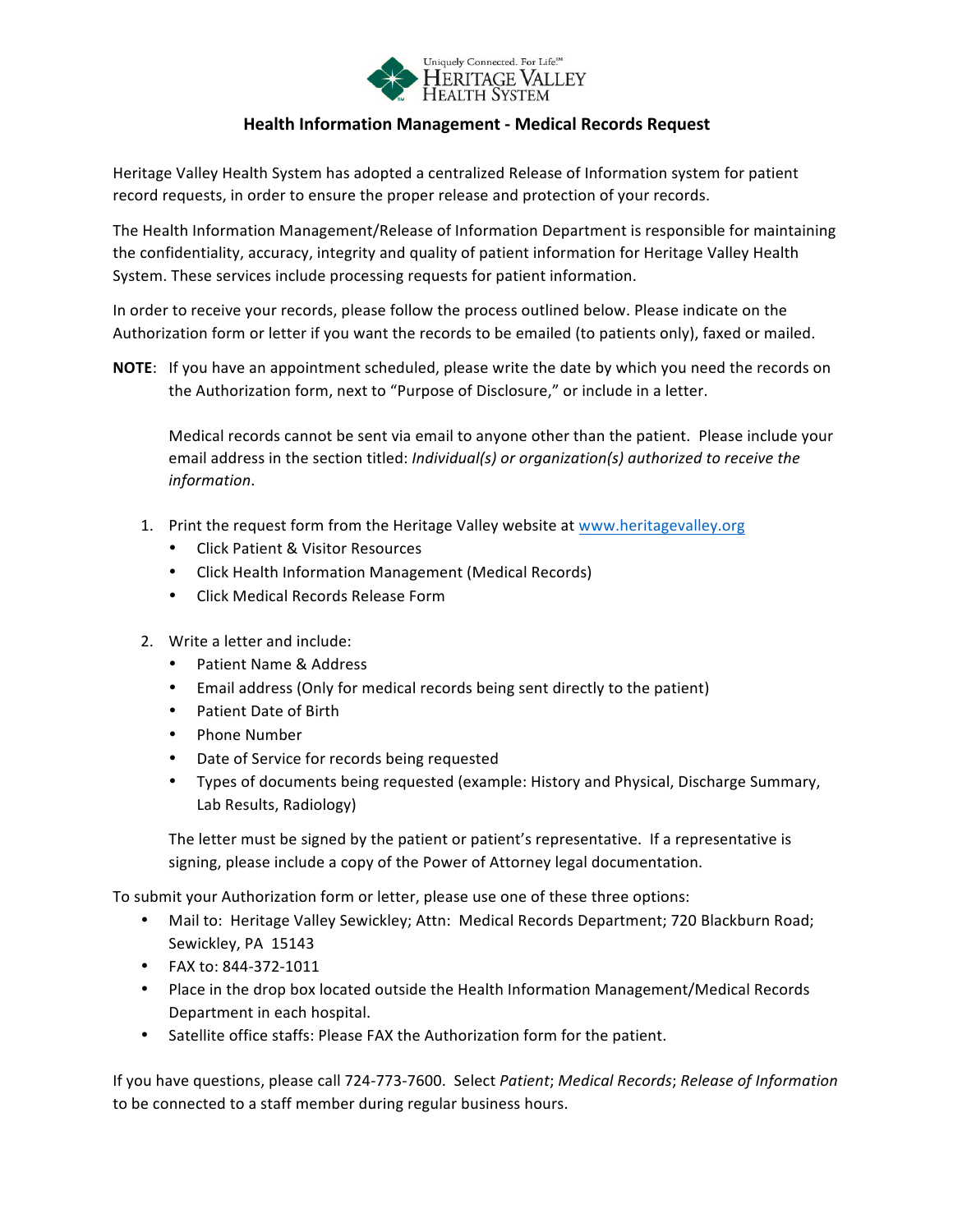

# **AUTHORIZATION**

## **FOR ACCESS, USE AND DISCLOSURE OF**

# **PROTECTED HEALTH INFORMATION (PHI)**

I hereby authorize the use and/or disclosure of my individually identifiable health information as described below. **Failure to provide all information requested may invalidate this authorization**.

| Patient Name (First, Middle, Last): |  |
|-------------------------------------|--|
| Date of Birth:                      |  |
| <b>Address:</b>                     |  |
| Telephone Number:                   |  |

**Purpose** of disclosure: (Check one.)

- $\Box$  my personal use: (complete box below)
- continued care
- □ other use (describe):

### For **personal use only**, check method of access you desire:

- **In person** (You must schedule an appointment with the Release of Information Clerk Monday-Friday between 8:00 a.m. and 4:30 p.m.)
- **Paper copies** (Note that there will be a charge for the cost associated with copying your records. You will be informed of, and billed for, these charges prior to the release of the copies.)

The **type of information** to be disclosed is as follows: (Check the appropriate boxes.)

|        | <b>Discharge Summary</b>           |   | Operative Report          | □ All Health Information |
|--------|------------------------------------|---|---------------------------|--------------------------|
| П.     | History & Physical Examination     |   | <b>Laboratory Results</b> |                          |
| $\Box$ | <b>Consultation Report</b>         |   | Radiology Report          |                          |
|        | <b>Emergency Department Report</b> |   | <b>Pathology Report</b>   |                          |
|        | <b>Progress Notes</b>              | п | Other (specify)           |                          |
|        |                                    |   |                           |                          |

For the following **date(s) of treatment**: (Note: authorization is not valid *prior* to care being rendered.) From date: **The Internal Structure of To date To date** 

| □ Heritage Valley Beaver | Individual(s) or organization(s) authorized to use or disclose the information: |  |  |  |  |  |  |
|--------------------------|---------------------------------------------------------------------------------|--|--|--|--|--|--|
|                          |                                                                                 |  |  |  |  |  |  |
|                          | $\Box$ Heritage Valley Sewickley                                                |  |  |  |  |  |  |
| □ Other:                 |                                                                                 |  |  |  |  |  |  |

Individual(s) or organization(s) authorized **to receive** the information: **Name: Address: Telephone: Fax:**